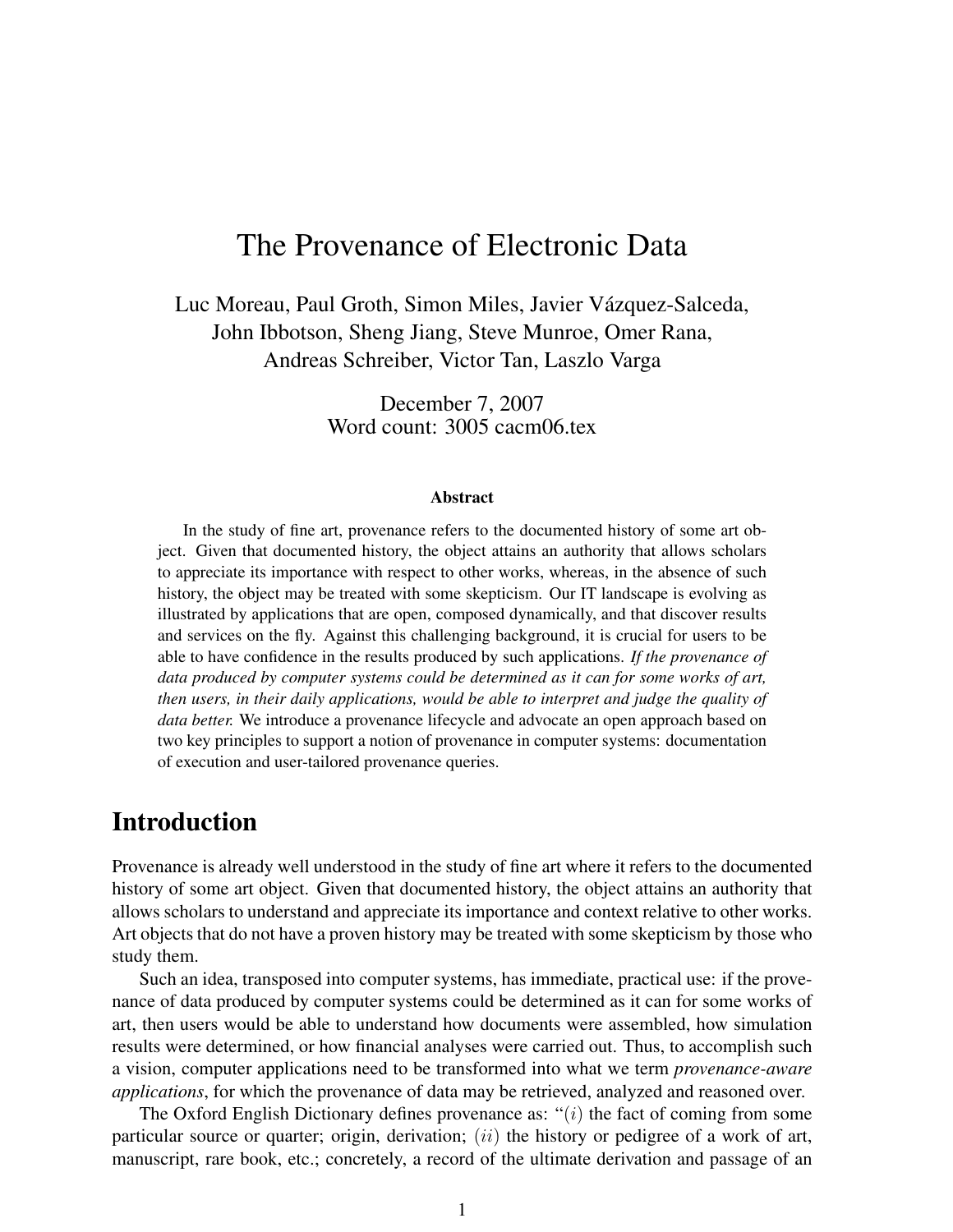item through its various owners." Hence, we can regard provenance as the derivation from a particular source to a specific state of an item. The description of such a derivation may take different forms, or may emphasize different properties according to interest. For instance, for a work of art, provenance usually identifies its chain of ownership; alternatively, the actual state of a painting may be understood better by studying the different restorations it underwent.

The above dictionary definition also identifies two distinct understandings of provenance: first, *as a concept*, it denotes the source or derivation of an object; second, *more concretely*, it is used to refer to a record of such a derivation. Against this background, a computer-based *representation* of provenance is crucial for users to perform analysis and reasoning, and decide whether they have confidence in electronic data.

In this article, we introduce the provenance lifecycle, summarising key principles underpinning existing provenance systems. We then examine an open data model for describing how applications are executed; in this context, provenance is seen as a user query over such descriptions. The vision of provenance-aware applications is illustrated over a concrete example in healthcare management, before we contrast it with existing systems.

## Lifecycle of Provenance in Computer Systems

Both the scientific and business communities [FKNT03, Bur00] have adopted the serviceoriented architectural (SOA) style, which allows services to be discovered and composed dynamically. SOA-based applications become more dynamic and open, but equally have to satisfy new requirements, both in e-Science and business.

In an ideal world, e-Science end-users would be able to: reproduce their results by replaying previous computations, understand why two seemingly identical runs with the same inputs produce different results, and find out which data sets, algorithms, or services were involved in the derivation of their results.

In business and e-Science, some users, reviewers, auditors, or even regulators have to verify that the process that led to some result is compliant with specific regulations or methodologies; they have to prove that results are derived independently of services or databases with given license restrictions; and, they need to establish that data was captured at source by instruments that possess some precise technical characteristics.

While some users need to perform such tasks today, they cannot do so, or they can do it only imperfectly, because the underpinning principles have not been investigated, and systems have not been designed to support such requirements. A key observation is that electronic data does not typically contain the necessary historical information that would help end-users, reviewers, or regulators make the necessary verifications. Hence, there is a need to capture extra information — which we name *process documentation* — that describes what actually occurred at execution time. *Process documentation is to electronic data what a record of ownership is to a work of art.* Provenance-aware applications create process documentation and store it in a *provenance store*, the role of which is to offer a long-term persistent, secure storage of process documentation (cf. Figure 1). This logical role accomodates various physical deployments: for instance, a provenance store can be a single, autonomous service or, to be more scalable, it can be a federation of distributed stores.

Once process documentation has been recorded, the provenance of data results can be re-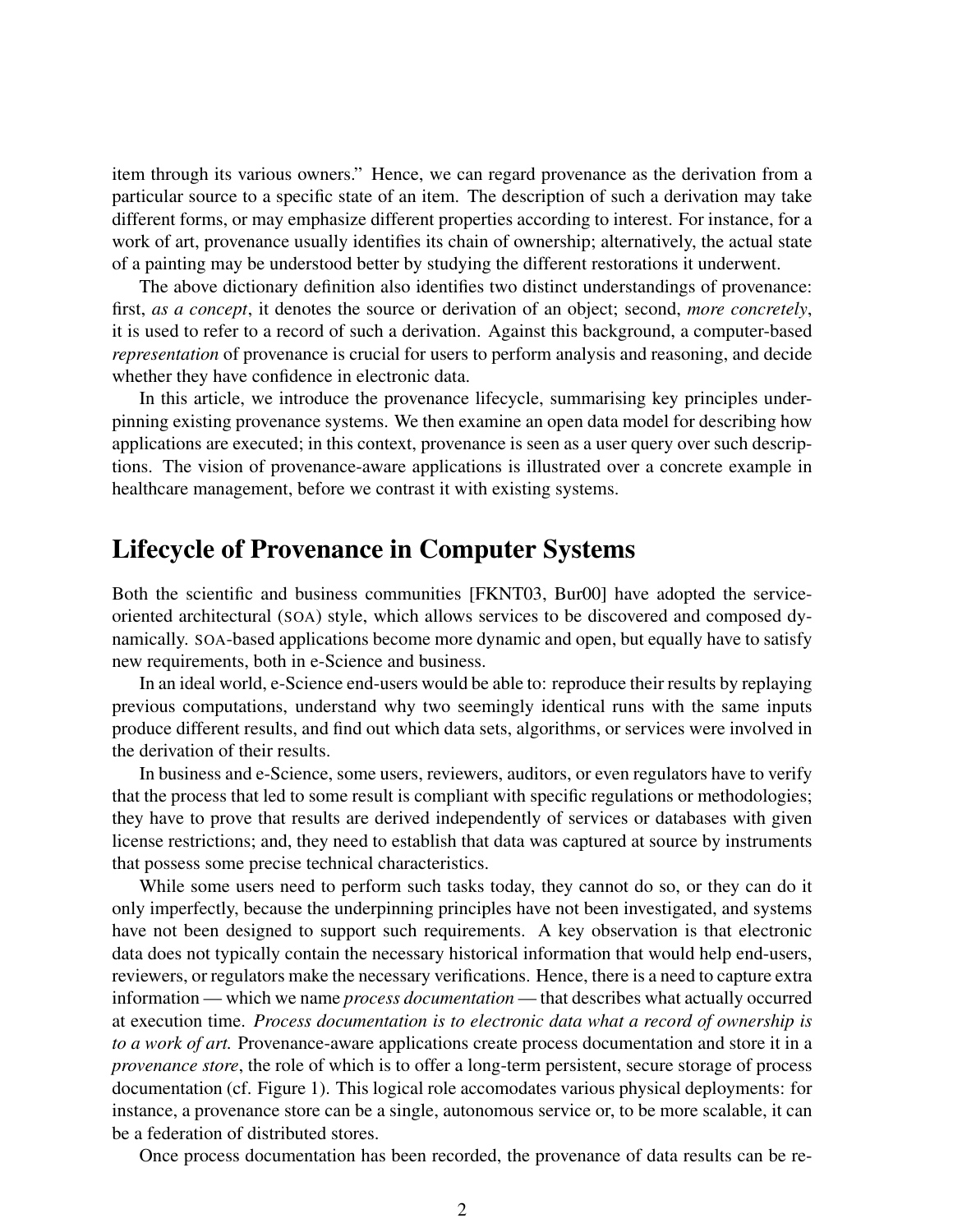

Figure 1: Provenance Lifecycle

trieved by querying the provenance store, and analyzed to suit the user's needs. Finally, over time, the provenance store and its contents may need to be managed, maintained, or curated. In summary, the provenance lifecyle consists of four different phases: *(i)* creating, *(ii)* recording, *(iii)* querying, and *(iv)* managing, all of which provenance systems should cater for.

#### An Open Model for Process Documentation

For many applications, process documentation cannot be produced in a single, atomic burst, but instead its generation must be interleaved continuously with execution. Given this, it is necessary to distinguish a specific item documenting part of a process from the whole process documentation. We see the former — referred to as a *p-assertion* — as an assertion made by an individual application service involved in the process. Thus, the documentation of a process consists of a set of p-assertions made by the services involved in the process.

In order to minimize its impact on application performance, documentation needs to be structured in such a way that it can be constructed and recorded autonomously by services, on a piecemeal basis. Otherwise, should synchronizations be required between these services to agree on how and where to document execution, application performance may suffer dramatically. To satisfy this design requirement, various kinds of p-assertions have been identified, which we expect applications to adopt in order to document their execution. Figure 2 illustrates a computational service sending and receiving messages, and creating p-assertions describing its involvment in such activity.

In SOAs, interactions consist of messages exchanged between services. By capturing all interactions, one can analyze an execution, verify its validity, or compare it with other executions. Therefore, process documentation includes *interaction p-assertions*, where an interaction p-assertion is a description of the contents of a message by a service that has sent or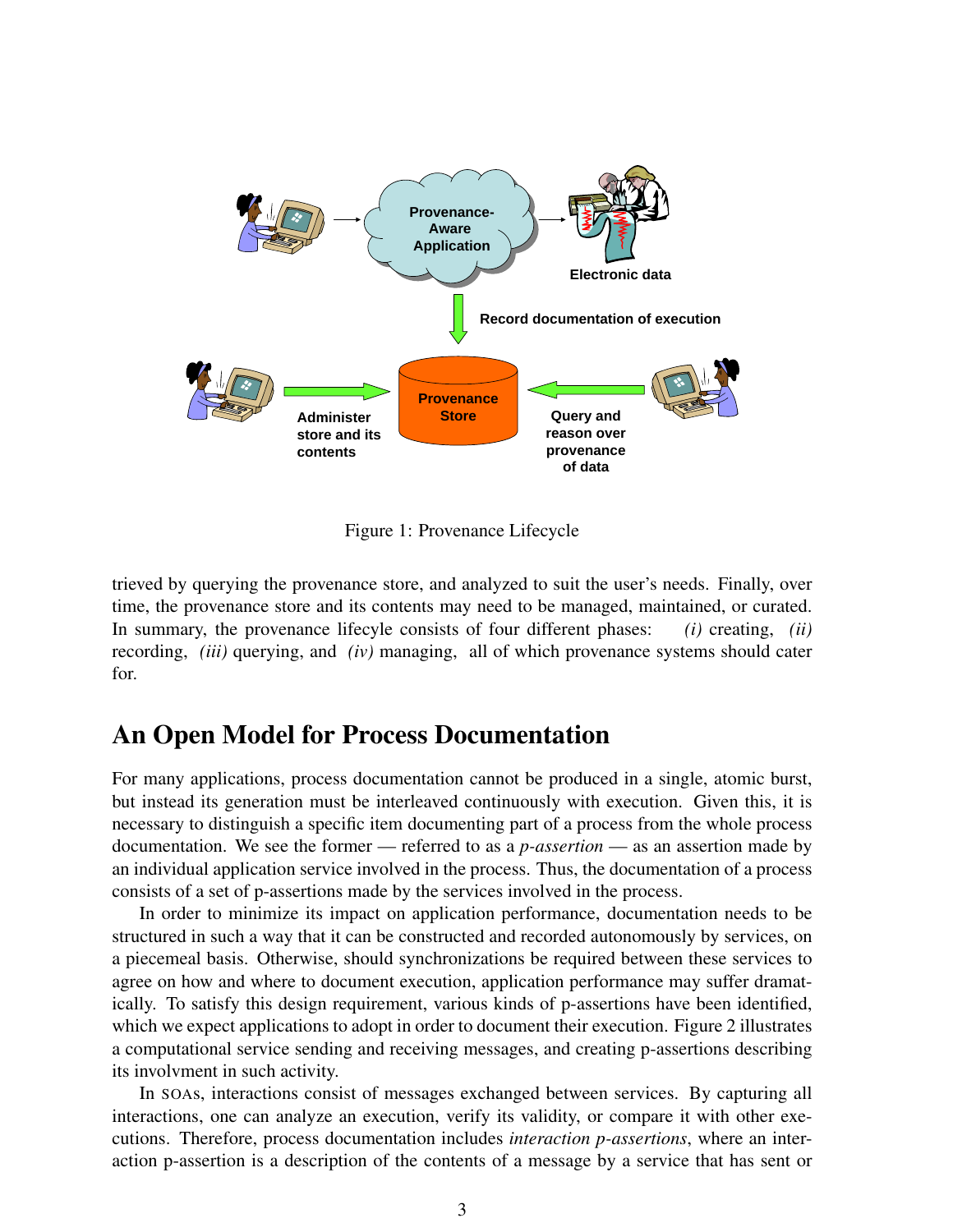

Figure 2: Kinds of p-assertions made by a computational service

received that message.

Generally, whether a service returns a result directly or calls other services, the relationship between its outputs and inputs is not explicitly represented in messages themselves, but can be understood only by an analysis of the service's business logic. To promote openness and generality, we do not make any assumption about the technology used by services to implement their business logic (such as source code, workflow language, etc.). Instead, we place a requirement on services to provide some information, in the form of *relationship p-assertions*: a relationship p-assertion is a description, asserted by a service, of how it obtained output data sent in an interaction by applying some function, or algorithm, to input data from other interactions. (In Fig. 2, output message M3 was obtained by applying function f1 to input M1.)

With these two kinds of p-assertions, process documentation as a whole is greater than the sum of its individual parts. Indeed, while p-assertions are simple pieces of documentation that can be produced by services autonomously, interaction and relationship p-assertions taken together capture an explicit description of the flow of data in a process: interaction p-assertions denote data flows *between* services, whereas relationship p-assertions denote data flows *within* services. Such data flows capture the causal and functional data dependencies that occur in execution and, in the most general case, constitute a directed acyclic graph (DAG). For a specific data item, the data flow DAG indicates how it is produced and used. The data flow DAG is thus a core element of provenance representation, but it is not the only one, as we now explain.

Beyond the flow of data in a process, internal service states may also be necessary to understand non-functional characteristics of execution, such as performance or accuracy of services, and therefore the nature of the result they compute. Hence, we define a *service state p-assertion* as documentation provided by a service about its internal state in the context of a specific interaction. Service state p-assertions can be extremely varied: they may include the amount of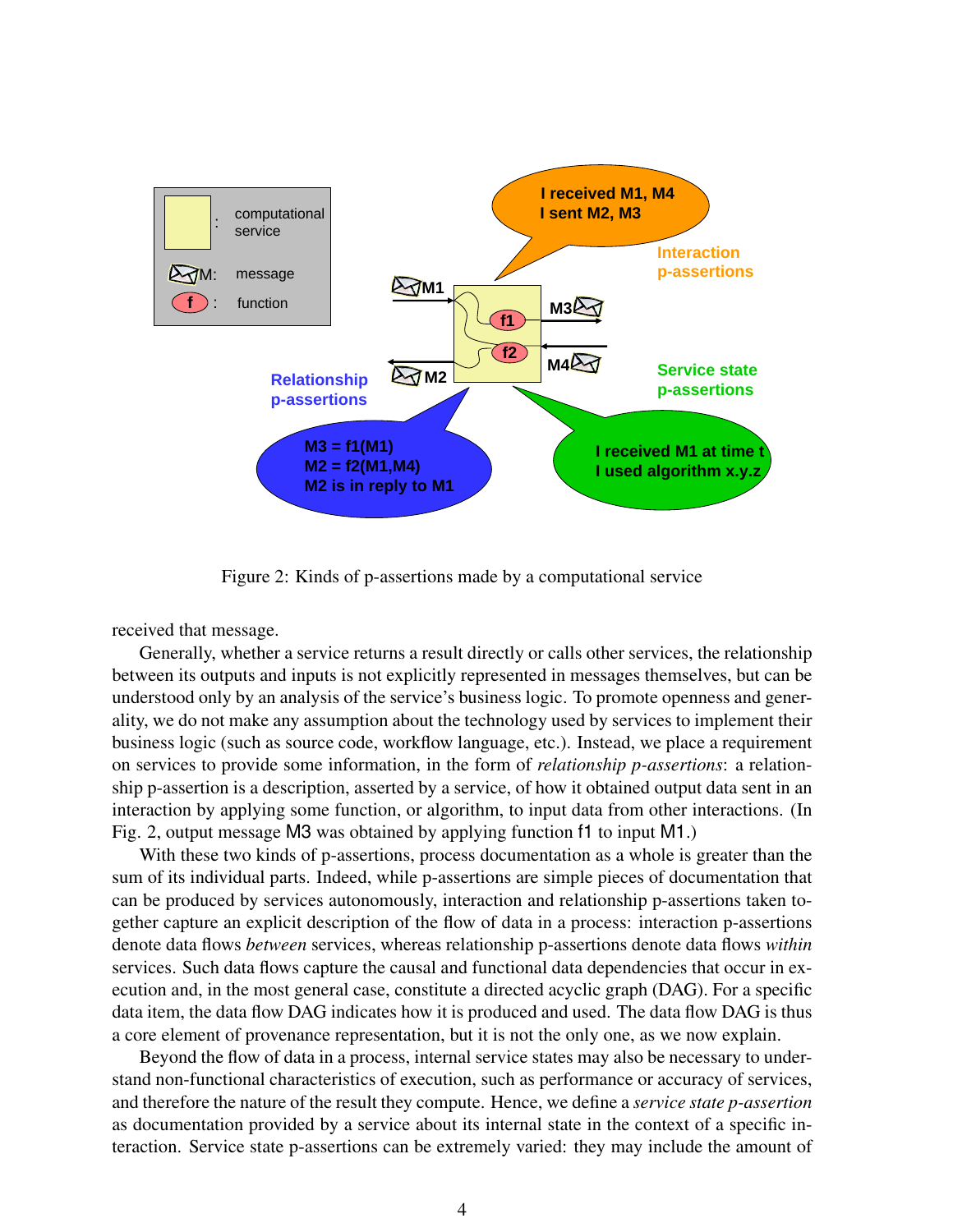disk and CPU time a service used in a computation, its local time when an action occurred, the floating point precision of the results it produced, or application-specific state descriptions.

In order for provenance-aware applications to be interoperable, it is crucial that the process documentation they respectively produce be structured according to a shared data model. Therefore, the novelty of our approach is the openness of the proposed model of documentation [GJM+06], which is conceived to be independent of application technologies [MGBM07]. Taken together, these characteristics allow process documentation to be produced autonomously by application services, and be expressed in an open format, over which provenance queries can be expressed.

# Querying the Provenance of Electronic Data

Provenance queries are user-tailored queries over process documentation aimed at obtaining the provenance of electronic data. In this context, a first challenge is to characterize the data item that is of interest to the user. Indeed, since data can be mutable, its provenance, i.e. history, can vary according to the point in execution from which a user wishes to find its provenance. A provenance query, therefore, needs to identify a data item with respect to a given documented event (i.e., sending or receiving a message).

The full details of everything that ultimately caused a data item to be as it is could potentially be very large. For example, the full provenance of an experiment's results would include a description of the process that produced the materials used in the experiment, the provenance of any materials used in producing those materials, the devices and software used in the experiment and their settings, etc. Ultimately, should documentation be available, we would include details of processes leading back to the beginning of time, or at least the epoch of provenance awareness.

Thus, users need to be able to express the scope of interest in a process, by means of a provenance query. Such a query then essentially performs a reverse graph traversal over the data flow DAG and terminates according to the query-specified scope; the query output is a DAG subset. Scoping can be based on types of relationships, intermediary results, services, or subprocesses [GJM<sup>+</sup>06].

#### Example: Provenance in Healthcare Management

In order to illustrate the proposed approach, we consider a healthcare management application. The Organ Transplant Management (OTM) system manages all the activities pertaining to organ transplants across multiple Catalan hospitals and their regulatory authority  $[AVSK^{+}06]$ . OTM consists of a complex process, involving the surgery itself, but also a wide range of other activities, such as data collection and patient organ analysis, which all have to comply with a set of regulatory rules. Currently, OTM is supported by an IT infrastructure that maintains records allowing medical personnel to view (and edit) a given patient's local file within a given institution or laboratory. However, the system does not connect records, nor capture dependencies between them. It does not allow external auditors or patients' families to analyze or understand how decisions are reached.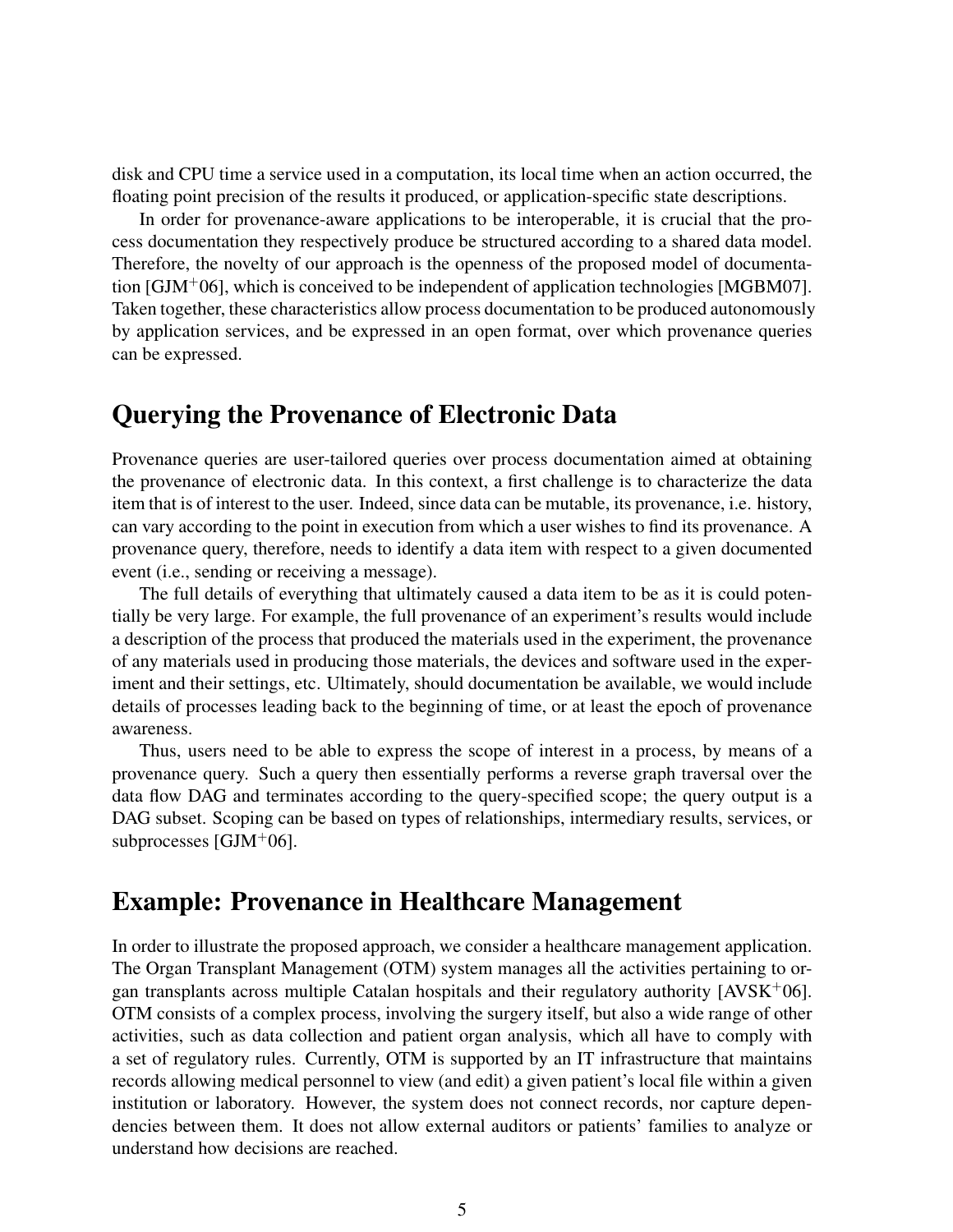By making OTM provenance-aware, powerful queries that were not possible before can be supported, such as: find all doctors involved in a decision, find the blood test results that were involved in a donation decision, find all data that led to a decision to be taken. Such functionality can be made available not only to the medical profession but also to regulators or families.

We limit ourselves to a small, simplified subset of the OTM workflow, namely the process leading to the decision of donating an organ. As a hospitalized patient's health declines and in anticipation of a potential organ donation, one of the attending doctors requests the full health record for the patient and sends a blood sample for analysis. Through a user interface (UI), these requests are made by the attending doctor and passed to a software component (Donor Data Collector) responsible for collecting all the expected results. After brain death is observed and logged into the system, if all requested data and analysis results have been obtained, a doctor is asked to make a decision about the donation of an organ. The decision, i.e., the outcome of the doctor's medical judgment based on the collected data, is explained in a report that is submitted as the decision's justification.



Figure 3: Provenance DAG of Donation Decision

Figure 3 (top) displays the components involved in this scenario and their interactions. The UI sends requests (I1, I2, I3) to the Donor Data Collector service, which gets data from the patient records database (I4, I5) and analysis results from the laboratory (I6, I7), and finally requests a decision (I8, I9).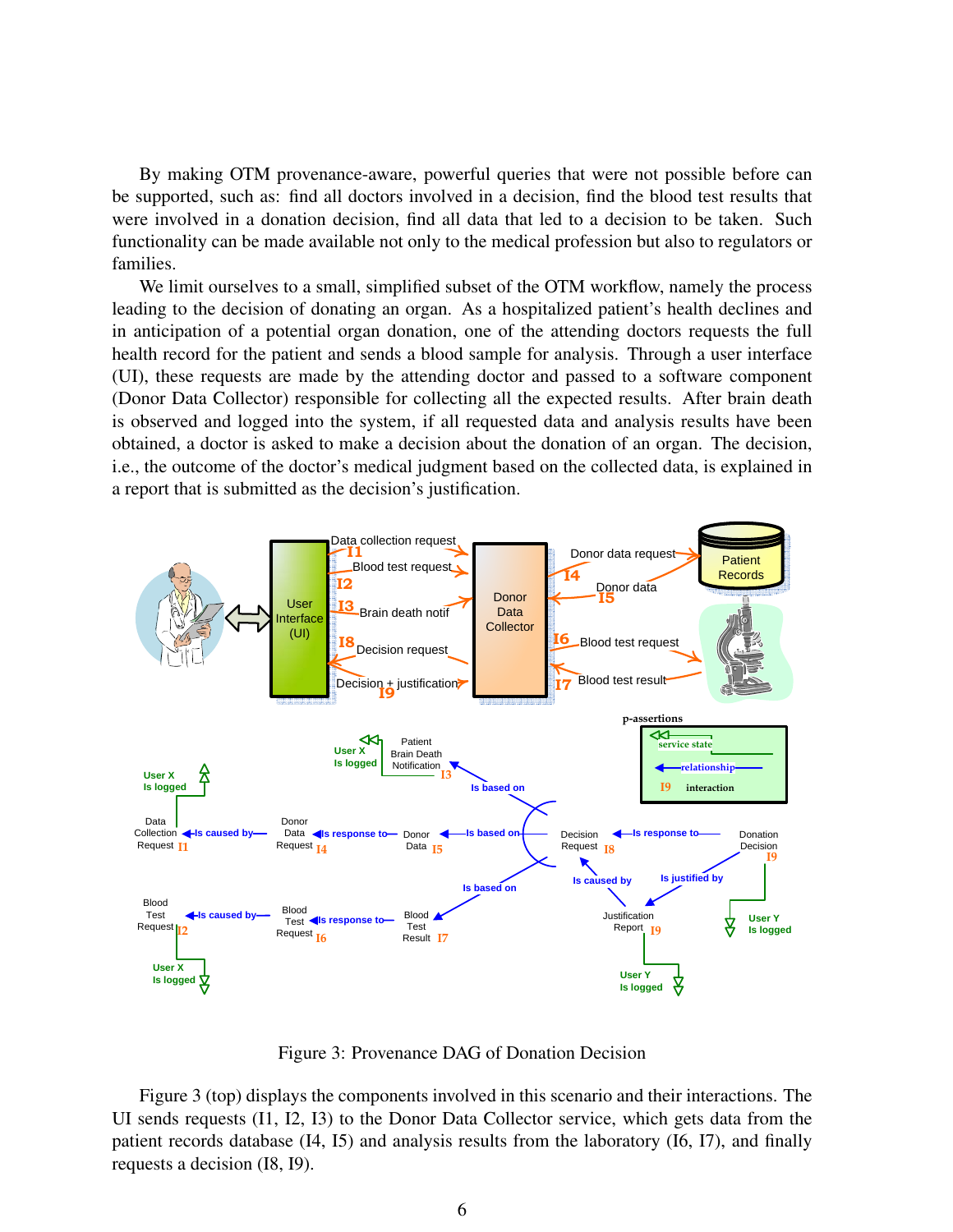To make OTM provenance-aware, we augment it with a capability to produce an explicit representation of the process actually taking place. This includes p-assertions for all interactions (I1 to I9), relationship p-assertions capturing dependencies between data, and service state p-assertions. In Figure 3 (bottom), we find the DAG that represents the provenance of a donation decision, made of relationships p-assertions produced by provenance-aware OTM. DAG nodes denote data items, whereas DAG edges (in blue) represent relationships such as data dependencies (is based on, is justified by) or causal relationships (in response to, is caused by). Each data item is annotated by the interaction in which it occurs. Furthermore, the UI asserts a service state p-assertion, for each of its interactions, about the user who is logged into the system.

Over such documentation, we can issue provenance queries that navigate the provenance graph and prune it according to the querier's needs. For instance, from the graph, we can derive that users  $X$  and  $Y$  are both causing a donation decision to be reached. Figure  $3$  is small, but in real life examples with vast amount of documentation, users benefit from a powerful and accurate provenance query facility.

## Existing Systems

The approach presented in this article has been derived from an extensive requirement analysis [MGBM07], which has resulted in a complete architectural specification [GJM+06]. It is being used as the basis for writing a standardization proposal for data models and interfaces. Its open approach allows complex distributed applications, possibly involving multiple technologies (such as Web Services, command line executables, monolithic executables), to be documented. It also allows complex provenance queries to be expressed, identifying data and scoping processes independently of technologies used.

The Virtual Data System (VDS)  $[CFV^+07]$  and myGrid  $[ZGST07]$  are execution environments for scientific workflows, which also provide support for provenance. Their focus is on producing documentation from a workflow enactor's viewpoint, using data models that are compatible with p-assertions. They assume their respective workflow language, which allows them to obtain compact process documentation. By adopting an open data model for process documentation similar to the one advocated here, such systems could be integrated into heterogeneous applications for which provenance queries could be executed seamlessly.

The database community has also investigated provenance [BKT01, CWW00] but considered different assumptions; in particular, the existence of a query language is assumed, for which queries can be reversed to identify the origin of results. As in our approach, different kinds of provenance are perceived to be of value (cf. why and where provenance [BKT01]), which can be seen as specific specific instances of what we term provenance queries.

The Provenance Aware Storage System [SHBMR07] seeks to automatically produce documentation of execution by capturing file system events in an operating system. Like all other approaches, capturing small granularity documentation presents scalability and performance challenges, and deriving information at a suitable level of abstraction for the user can be difficult.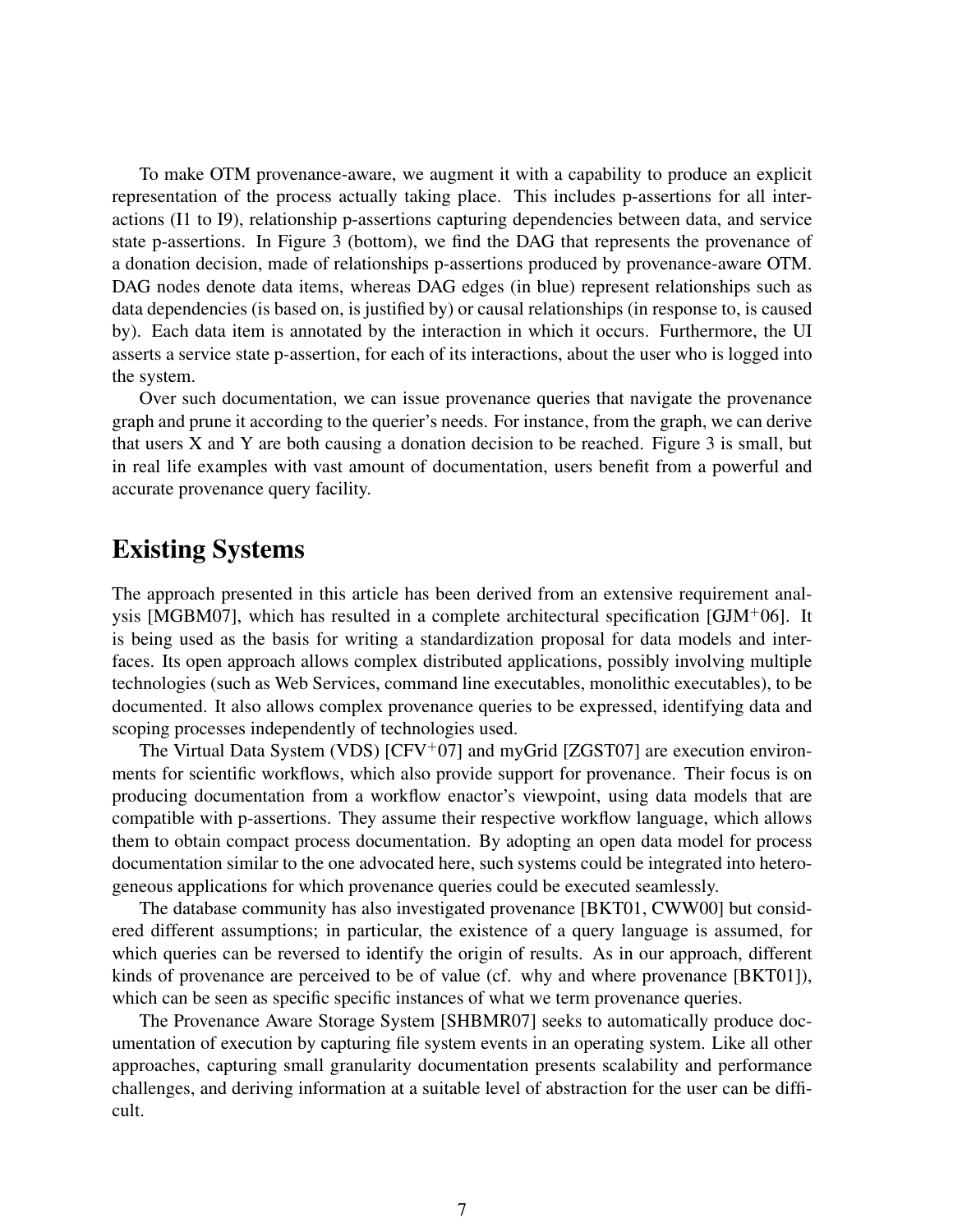# Conclusion

The IT landscape is evolving: where we used to have closed monolithic applications, we now face applications that are open, that are composed dynamically, and that discover results and services on the fly. Against this challenging background, users must be able to decide whether they have confidence in electronic data. Our vision is that such data must be accompanied by their provenance, which describes the process that led to their production.

To realise this vision, we have proposed an open approach, by which applications, irrespective of their technology, document their execution in an open data model, which can then be used to run provenance queries, tailored to user's needs. As scholars can appreciate works of art by studying their documented history, users will derive their confidence in electronic data from provenance queries.

# References

- $[AVSK<sup>+</sup>06]$  Sergio Alvarez, Javier Vázquez-Salceda, Tamás Kifor, László Varga, and Steven Willmott. Applying Provenance in Distributed Organ Transplant Management. In *International Provenance and Annotation Workshop (IPAW'06)*, volume 4145 of *Lecture Notes in Computer Science*, pages 28–36, 2006.
- [BKT01] Peter Buneman, Sanjeev Khanna, and Wang-Chiew Tan. Why and Where: A Characterization of Data Provenance. In *Proceedings of 8th International Conference on Database Theory (ICDT'01)*, volume 1973 of *Lecture Notes in Computer Science*, pages 316–330, London, UK, 2001. Springer.
- [Bur00] Steve Burbeck. The tao of e-business services. Technical report, Emerging Technologies, IBM Software Group, October 2000.
- [CFV<sup>+</sup>07] Ben Clifford, Ian Foster, Jens-S. Voeckler, Michael Wilde, and Yong Zhao. Tracking provenance in a virtual data grid. *Concurrency and Computation: Practice and Experience*, 9999(9999), 2007. Published Online: Aug 21 2007 6:12AM.
- [CWW00] Y. Cui, J. Widom, and J. L. Wiener. Tracing the lineage of view data in a warehousing environment. *ACM Trans. Database Syst.*, 25(2):179–227, 2000.
- [FKNT03] Ian Foster, Carl Kesselman, Jeffrey M. Nick, and Steven Tuecke. *Grid Computing — Making the Global Infrastructure a Reality*, chapter The Physiology of the Grid — An Open Grid Services Architecture for Distributed Systems Integration, pages 217–249. Wiley Series in Communications Networking and Distributed Systems. John Wiley and Sons, Chichester, England, 2003.
- [GJM<sup>+</sup>06] Paul Groth, Sheng Jiang, Simon Miles, Steve Munroe, Victor Tan, Sofia Tsasakou, and Luc Moreau. D3.1.1: An Architecture for Provenance Systems. Technical report, University of Southampton, November 2006.